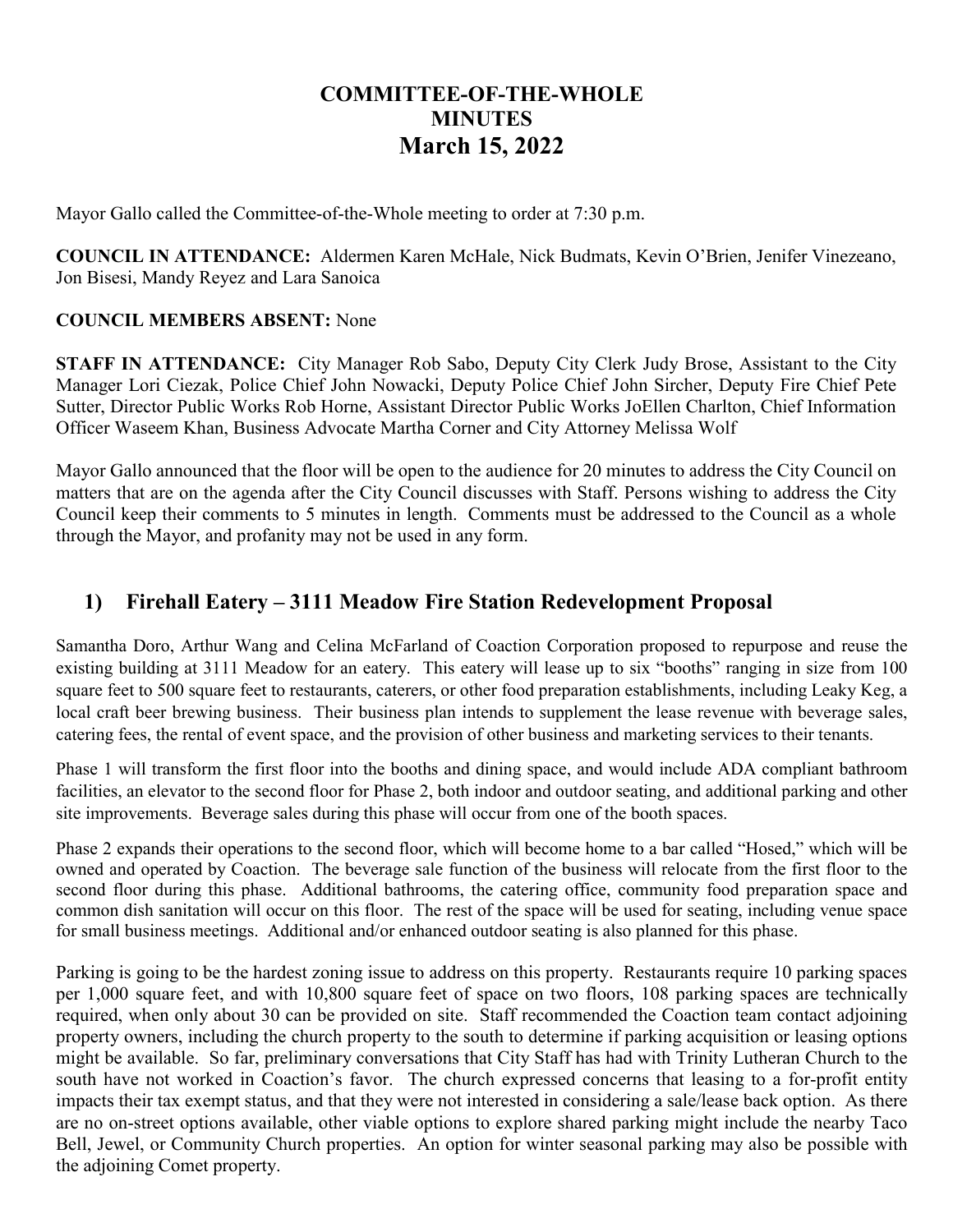March 15, 2022 COW Minutes Page **2** of **9**

Cooperation Catering: Coaction's Cooperative Catering office will be located on the second floor. Most restaurants pay an annual salary for a catering manager. In this cooperative model, Coaction will pay the catering manager's salary and provide all the interested booths with access to a skilled catering manager. The booths who choose to participate will pay a 7% commission on sales generated by the catering manager.

Revenue: Coaction anticipates having multiple independent streams of revenue that will provide The Firehall with both stability and the ability to scale quickly. The strong base of revenue found in beverage sales will be supplemented with revenue created from professional service contracts, 7% catering commission and rental income from each restaurant booth.

After Council discussed this matter Mayor Gallo took a straw vote for Staff to continue the conversation on this development with Coaction Corporation? 7 in favor; 0 opposed.

## **2) Refuse Automation Initiative Update**

Rob Horne, Director Public Works gave an update on the recycling and refuse automation project. As the Council will recall, a multi-year contract was awarded to Flood Brothers that will extend into 2026. As the terms of the proposal provided by Flood Brothers, there is a per month price for providing a recycling (cart) container. As a reminder, the cost of the container was to be spread out over a period of time to lessen the impact on residents. As a result, the cost incurred for this program will be approximately \$10.35, per year, for 5 years, at which time, the fee would no longer be required for the recycling container.

Per previous direction provided by the City Council, the cart fee is to be absorbed by the City and no increase in refuse or recycling fees will be passed on to the resident. If the monthly cart fee were to be charged, because the program is not projected to begin until August  $1<sup>st</sup>$ , the \$0.86/month fee would only be charged for 5 months totaling \$4.30 per customer in 2022.

In the development of this program, Staff has been working with representatives of Flood Brothers to identify key activities that need to take place as part of the implementation in 2022 to begin automated collection services. The key dates and activities are provided below.

| Vehicle Replacement Committee Review (Vehicle Equipment) | March 8 <sup>th</sup>         |
|----------------------------------------------------------|-------------------------------|
| City Council Equipment Purchase consideration/approval   | March 22 <sup>nd</sup>        |
| Order Vehicle Equipment                                  | March $23^{\text{rd}}$        |
| Begin Outreach Program                                   | Begin April $1st$ thru        |
| (Social Media, Newsletters, Website, Direct Mailings)    | August $1st$                  |
| Vehicle outfit completion                                | June $30th$                   |
| <b>Staged Container Delivery</b>                         | July 25 <sup>th</sup> through |
|                                                          | July 29th                     |
| <b>Automated Collection Start Date</b>                   | August $I^{st}$               |

Based on discussions with representatives of Flood Brothers, Staff is recommending a single sized recycling container for all property owners. Some of the reasons behind this recommendation are provided below.

• The proposed size container (65 gallon) is the same size as all current residential recycling containers in the City.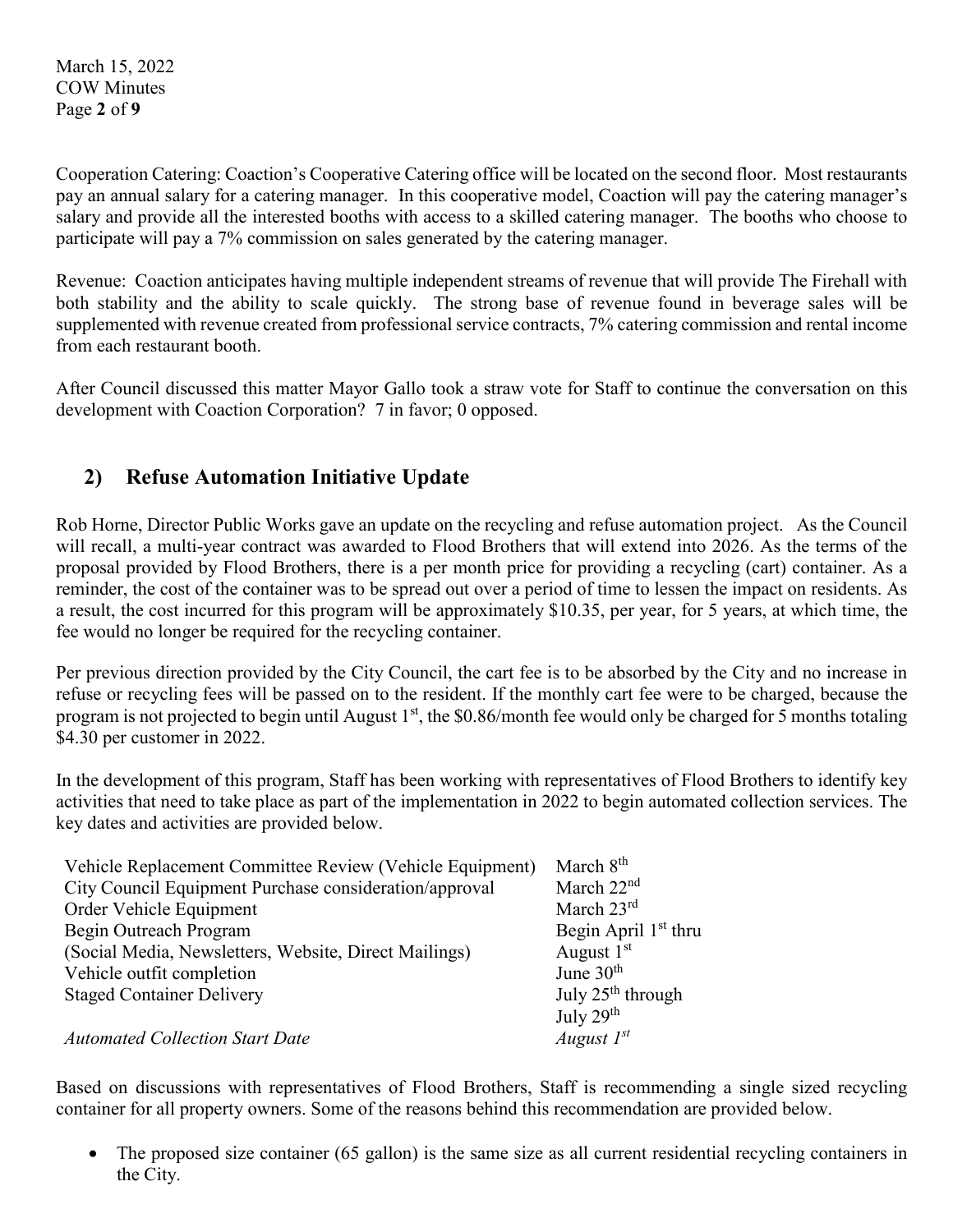- This container size is consistent with the industry standard and is best-suited to meet the needs of the greatest percentage of residents.
- A single-sized container will cause the least amount of confusion. Research of other communities that have recently gone through a recycling contractor change, have experienced numerous problems such as; changes in container size selection, delivery of wrong sized containers, and confusion with how to order containers. The proposed option provides the least chance of confusion and problems during the transition.
- Residents may choose to contact the recycling contractor (Flood Brothers) at a future date, following the container roll-out if the container provided is too small or too large, with the understanding that any increased container fee will be paid by the resident. It is our current understanding that swapping out for a smaller container will not include an additional fee to the resident.
- When selecting a 95 or 35 gallon option, residents commonly regret their decision and request a 65 gallon container anyway, because they over/under estimate the amount of recycling they generate.

The size of the trash container will not have any impact on regular refuse pick up operations. Residents that cannot fit all of their refuse in their new refuse (old recycling) container will still be permitted to place their extra trash along the curb or purchase a second 65 gallon container. There will be no change in this service level.

Alderman Vinezeano would like the senior citizen information especially the back door service to be included in the newsletter. Rob Horne stated that anyone has any concerns especially seniors they should call Public Works directly (847) 963-0500.

### **3) Updating the City of Rolling Meadows Building Code**

Elizabeth Kwandras, Interim Superintendent and Dan Streit, Building Official gave an update to the previous August 17, 2021 Committee of the Whole discussion regarding the pending building code updates. At that time, Council provided direction to move forward with updating the City's 2009 International Building Code (IBC) and local amendments, to the 2018 IBC code and required state codes, along with a review of local amendments. These updated codes will be more consistent with adopted codes in surrounding municipalities, thereby facilitating the permit process for the City's residents and contractors. These updated codes also take into consideration technological advances in construction, such as solar panels, that the 2009 codes were not designed to manage.

The City's current 2009 Code was adopted in December, 2010. From examination of the local amendments to the codes, they have not been comprehensively updated in quite some time. City Staff has been evaluating the changes incorporated into the base 2018 version of the ICC code sets, as well as examining and updating the local amendments associated with the code. The adoption of this update will begin a Staff recommended six-year cycle, which is consistent with other local communities. Under this schedule, the next update will be in 2028.

The local amendments which exist within the current City Code comprise nearly 100 pages. Historically, local amendments were necessary to bridge the gap between the time when each community was built using its own unique codes, and the adoption of the standardized model codes. Over time, the model codes have evolved to consider locational considerations like climate and construction material changes and availability. Therefore, there no longer remains a need for numerous local amendments because they have been incorporated into the standardized code. The City's adoption of the new standardized code series and local amendments will be reduced from over 100 pages to 40 pages, mostly by acknowledging and accepting that the new 2018 version is based on sound building industry practices and by eliminating redundancies. This will make the Code easier to use for residents and contractors, and will be easier to enforce for the City's inspection Staff.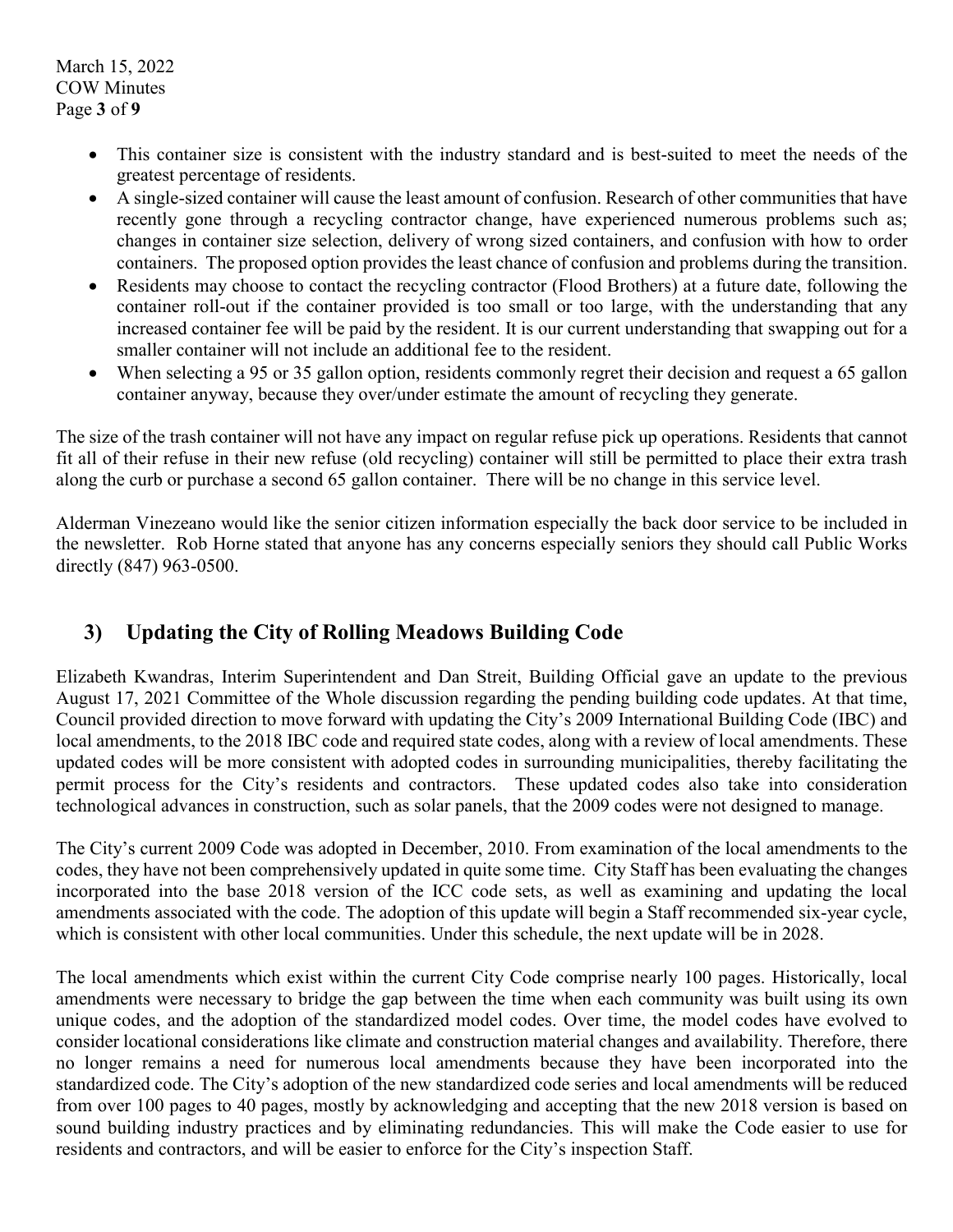March 15, 2022 COW Minutes Page **4** of **9**

The City is required to follow certain codes by state and/or county mandate. Staff is not proposing to amend those codes to make them stricter. The mandated codes include:

- Illinois State Plumbing Code
- Illinois Accessibility Code
- National Fire Protection Agency Life Safety Code
- State Elevator Safety and Regulation Act
- Illinois-adopted ICC Energy Conservation Code
- Metropolitan Water Reclamation District Watershed Management Ordinance

The building code update is the latest in a series of major code/policy updates spearheaded by the Community Development Division over the last three years. These include:

- The updated Comprehensive Plan, adopted in April, 2019
- The Zoning Code update, effective January 1, 2020
- The Building Permit Fee Schedule, adopted August, 2020
- The Business License and Zoning Fee update, adopted March, 2021

A sign advising the public that building codes are being updated and welcoming public input has been on display on the Community Development counter for over a month. Staff has completed the proposed revisions to the City Code and Staff will add the information to the website and also seek feedback by making copies available at the Community Development Counter. With Council concurrence, Staff will work with the City Attorney to prepare the update in Ordinance form and seek adoption in April, with an effective date expected July 1, 2022.

Alderman Sanoica asked if there will be outreach with the proposed changes. Elizabeth Kwandras stated that they will advertise (sign, newsletter, social media, etc.) as much as they can between now and the go live date of July 1, 2022. Alderman Sanoica asked for Staff to provide a one page FAQ for Council to provide directly to their residents and for the newly created Communications Committee to advertise as well. Elizabeth Kwandras stated that it's something Staff can look into.

Alderman Budmats asked what would happen to the people that have already been in the process of getting plans drawn using the old code. Elizabeth Kwandras stated that anyone that's in the process or submits a permit prior to the July 1<sup>st</sup> date will be allowed to continue under the 2009 code. Alderman Budmats stated that the go live date seems pretty quick and that he expects that we extend a lot of grace to the one's that submit plans after that date. Elizabeth Kwandras stated that they will work with contractors, businesses and residents for their projects to be the best as possible. The idea behind the new codes is to make everyone safer and adapt to the new technology and she encouraged people to get started by submitting a permit application. The permit is approved to the plans that were submitted and is good for 6 months as long as there's activity. If there is no activity within the 6 month timeframe, an extension can be requested.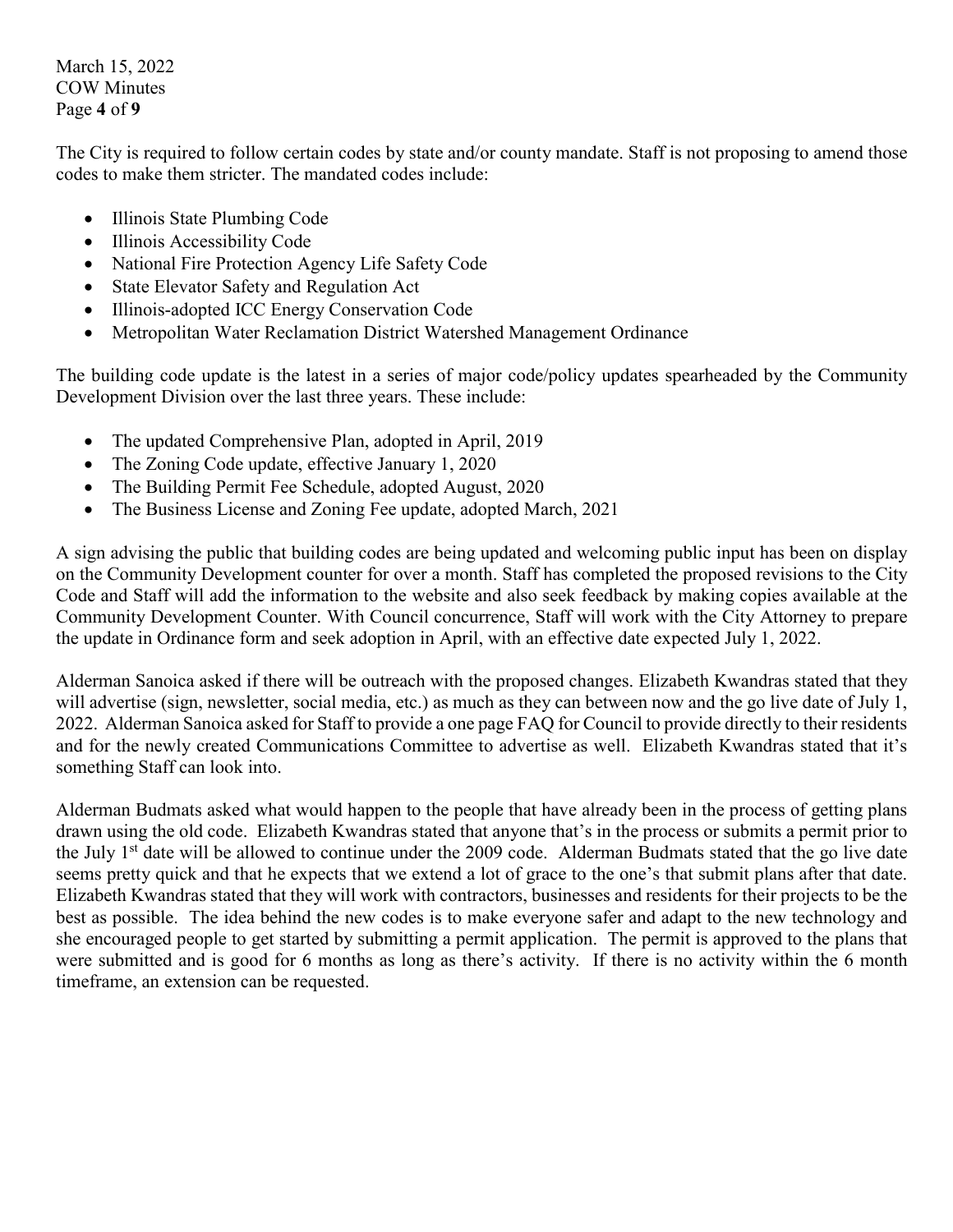#### **4) Water Shut-Off and Delinquent Payment Discussion**

*(continued from the January 18, 2022 COW Meeting)*

Rob Horne, Director Public Works stated that at the January 18, 2022 Committee of the Whole (COW) meeting, Staff presented information related to the City Council policy decision to suspend water shut-offs for customer non-payment.

As a reminder, the Council suspended all late penalties, non-payments, and water shut-offs/penalties for late or non-payments in an effort to assist residents during the pandemic. The City lost revenue in the amount of approximately \$250,000 for all delinquencies related to non-payment for services covered as part of the initiative, along with \$75,000 and \$100,000 annually in revenue for penalty fees associated with these services. Conservatively, these revenues result in the loss of approximately \$650,000.

Following the January 18, 2022 COW meeting, Staff investigated the following items as requested by the Council: *(Please note, the following information is based on several sources including the new Utility Billing software (legacy data only goes back to 2019), legacy software, historical systems and data, and institutional knowledge.)*

- o *# of residential accounts vs. commercial accounts that are delinquent* **-** 15 commercial and 242 residential accounts currently qualify for disconnection (shut-off) under the City's standard policy, out of 6,899 total accounts.
- o *# of delinquent commercial accounts pre-pandemic* **-** On average 10 or less accounts per month received an initial disconnection notice. All accounts were generally resolved prior to the disconnection date. Additionally, the City doesn't typically shut-off commercial properties whose domestic and fire protection water supplies are combined, and as a result, are not considered for disconnection.
- o *# of delinquent residential accounts pre-pandemic* **-** On average, approximately 150 customers each month receive an initial disconnection notice. Of those customers, approximately 75 will receive a disconnection notice that is posted at the property. Typically, only 3 to 5 accounts were typically shut-off for non-payment each month.
- o *% of current delinquent accounts that are repeat delinquent accounts* **-** Based on new and legacy data, it is estimated that approximately 80% of the current delinquent customers were repeat delinquent customers at some point in the past.
- o *Customers in need versus repeat customers* **-** At this time, Staff is unable to attain this type of information. Other than understanding whether a customer is regularly delinquent, the City does not require or track information relative to a customer's financial situation. Instead, Staff simply cooperates with residents by enabling them to pay what they can afford using a payment plan, etc., but no verification or employment status is required.

Additional information from Utility Billing Finance Staff: Analysis of the data indicates that since Covid-19 measures began, a good percentage of the repeat delinquent accounts have been attempting to provide some type of payment without provocation by the City. This has enabled those accounts to maintain manageable balances, but still are identified as past due (\$300 or more), which makes them eligible for disconnection.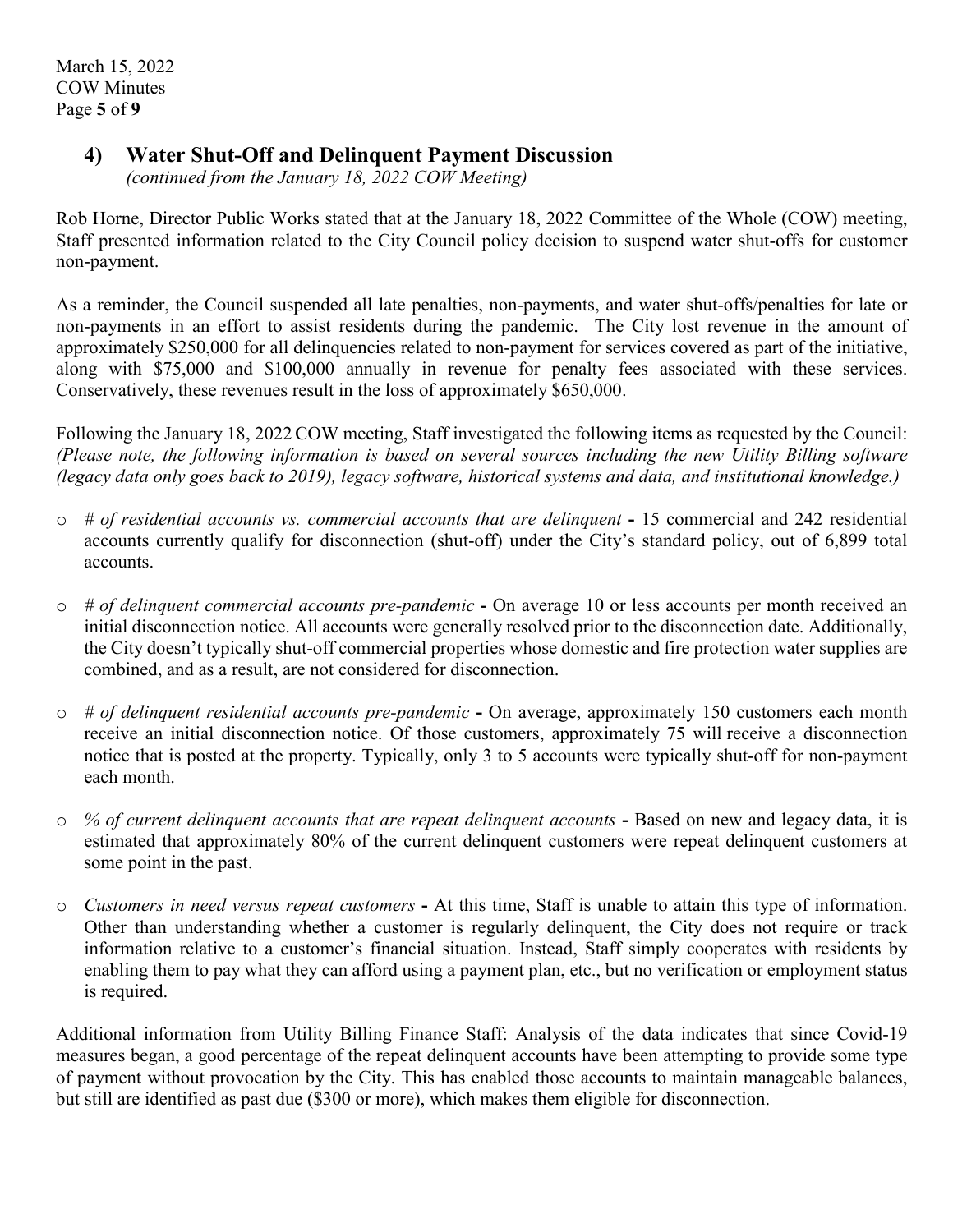March 15, 2022 COW Minutes Page **6** of **9**

A smaller percentage of repeat delinquent accounts have not paid anything since the City established the policy of forgiveness related to the water shut off process. These customers are those that were typically problematic prior to 2020, pre-pandemic.

Additionally, some other repeat delinquent accounts have moved and their accounts were closed with a balance. Some of these property owners have either paid the balances, but balances are still owed in a few cases. As a result of these accounts being closed, they are not eligible for disconnection if a new tenant has taken over residency. In these cases, often times, the delinquent account is maintained until a property transfer or until it is paid off.

Finance records also indicate that some new residents who have moved into Rolling Meadows during the no penalty/no shut-off program, have not made a single payment since their account was established.

To date, the Finance Staff is aware of only one (1) resident that has reached out to the City expressing a financial need due to a job loss. That resident was assisted with known local and county assistance programs. Otherwise, no payment arrangements have been requested due to financial hardship related to COVID, job loss, or any other reasons.

There is approximately \$357,326.54 in outstanding balance that would normally initiate a water shut-off. However, the most outstanding accounts in the amounts of \$56,616.61 and \$22,207.48 are due from commercial properties, where water shut-offs are not an option due to fire suppression systems. Not all of the \$357,326.54, may be eligible for collection to date, without a more extensive analysis of each individual account. This is why the balances are referred to as approximate as payments come in every day that need to be accounted for once a report is generated.

If the Council chooses to reinstate the penalty and water shut-off policies, Staff wants the Council to understand that disconnection letters are generally sent out to customers with a balance due of \$300.00 or more, and those that are more than one-month delinquent. Past due accounts are scheduled for disconnection once the account is 20 days past due or more, per ordinance. Additionally, the first time an account defaults and so long as the customer is in good standing with their payment record, they are provided a courtesy notice and request to pay and the disconnection is waived. Generally, past practice indicates that most first-time delinquencies are either customers who are or were out of town, who didn't receive a bill, or experienced a family emergency or tragedy which caused the payment to be missed. A complete review of all accounts prior to any notices being issued will be completed by Staff to ensure inadvertent shut-off notices aren't sent to residents.

The Community and Economic Development Association of Cook County (CEDA) has a new program to assist low-income residents with water utility bills. Funded with dollars provided by the American Rescue Plan Act, the Low-income Household Water Assistance Program (LIHWAP) provides financial assistance to low-income households with issues surrounding water and wastewater bills. LIHWAP provides up to \$1,500 for reconnection assistance, disconnection prevention, past-due balances, disconnection fees, and late fees. Both homeowners and renters can access the program to ease financial stress caused by water bills. The goal of the program is to help families avoid arrearages and late fees, prevent disconnection when possible and restore services in case of disconnection. CEDA is accepting applications year-round for LIHWAP. To qualify, families must be incomeeligible and live in Cook County. They also must be disconnected, facing disconnection, or have a past-due balance of at least \$250. To learn more about this program, residents can call (800) 571-2332 or visit [www.cedaorg.net.](http://www.cedaorg.net/) The City is currently getting enrolled in this program so eligible residents can participate.

After Council discussed this matter Mayor Gallo took a straw vote to see if the Council should reinstitute the City's original policies related to delinquent payments (*non-payment for City services*) and water shut-offs (*non-payment for water or sewer service*). 7 in favor; 0 opposed.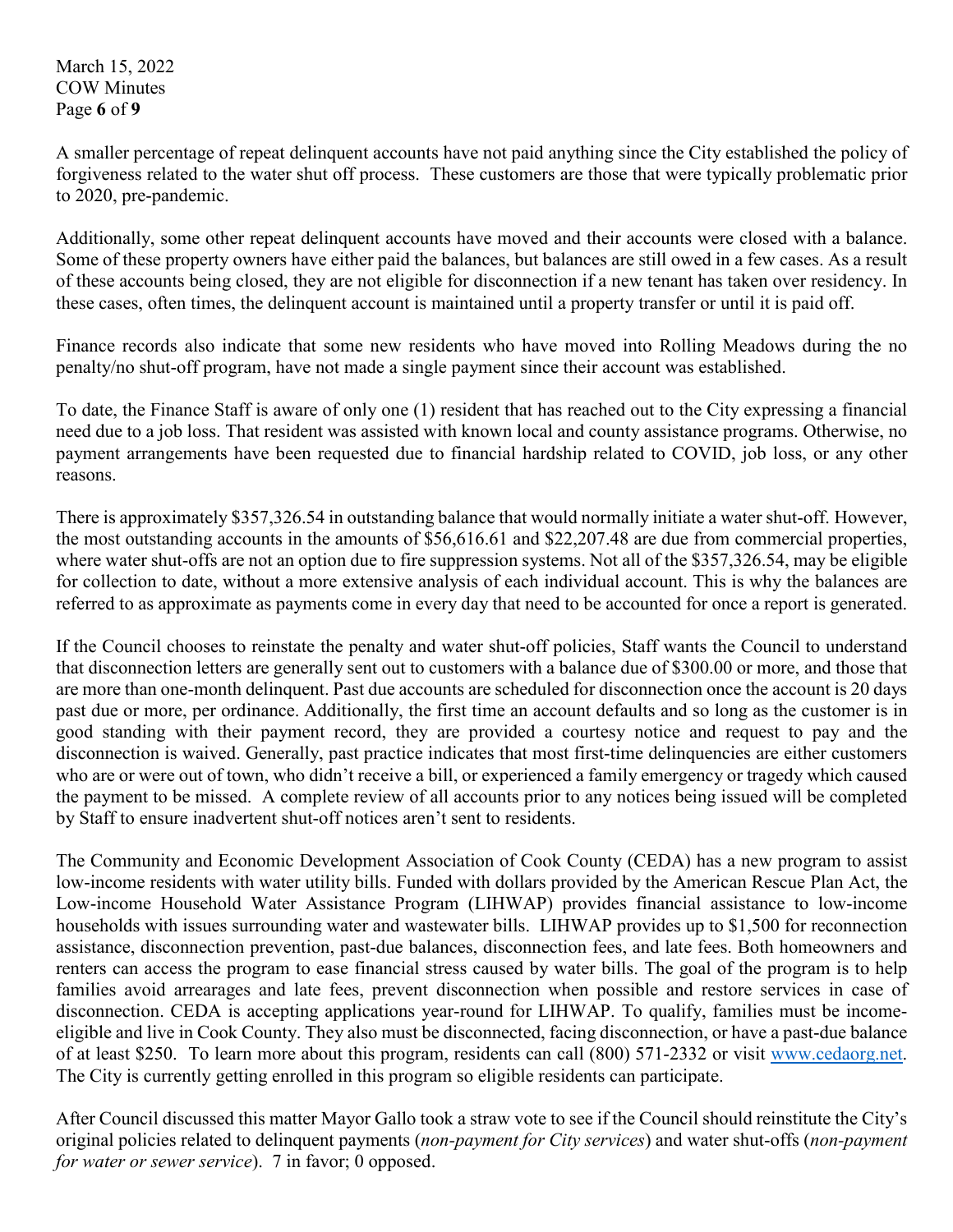March 15, 2022 COW Minutes Page **7** of **9**

This topic will be added to the August 16, 2022 Committee of the Whole agenda for further discussion on reinstituting penalty fees for non-payment or late payments.

#### **5) Water Infrastructure – American Rescue Plan Act (ARPA) Discussion**

Rob Horne, Director Public Works stated that this item is an update on the condition of the City's water infrastructure. As a result of recent conversations related to American Rescue Plan Act funds (and the pending program reporting requirements), this provides information regarding the condition of the City's water system to assist with the Council's policy considerations regarding the use of these program funds.

Water is a vital resource that is essential in maintaining and sustaining a community. Therefore, the need to invest in water infrastructure is critical. The City owns and is responsible for maintaining over 90 miles of water mains, four pumping stations, four deep wells, two elevated tanks, and a variety of different computer, telemetry, and redundancy systems that help Staff operate the City's water system. The value of these City assets is assessed at many millions of dollars. To this end, the City must be strategically committed to taking care of this vital asset on an annual basis.

In late 2015/early 2016, the City contracted Baxter & Woodman Engineering to perform a utility rate study. The purpose of the study was to evaluate the City's 5-Year Capital Improvement Plan (CIP) and determine the impacts to the City's utility rates over the course of 5 years. As part of that review, Staff scrubbed the 5-Year CIP plan to ensure that the projects in the plan were viable projects that were intended to be completed and that the cost projections were accurate. The results of those discussions were that the City would issue an infrastructure bond to stabilize utility rates over the course of 5 years. As a result, the City was able to utilize approximately \$4.5 million of bond revenue to replace approximately 18,000 linear feet (~3.5 miles) of water main in the areas of Waverly Subdivision, Arbor Drive, Plum Grove Drive, and South Street.

This was a great start to addressing some of the City's most problematic areas. At approximately the same time that the City was undergoing its rate study, the Public Works Staff was implementing the GIS system and refining and correcting system data to accurately reflect all city assets. Over the course of the last 5 years, Staff has been compiling and evaluating data from utility plans, engineering plans, GIS information/ownership information, raw field data, and water modeling data in order to fully understand the City's water infrastructure needs and how that will impact the planning efforts required for an annual water main replacement program.

Historically, (prior to 2016), it had not been a policy of the City to develop a long-term water main replacement program, similar to the City's roadway resurfacing and reconstruction programs. Over the course of the last several years, as the data has become more reliable and our understanding of the system has increased, Staff has begun to develop and refine a long-term 20-year program. The plan was established using a \$2 million funding level for planning purposes only. However, the reasoning this funding level was used is based on the industry understanding of pipe materials. The standard life expectancy of a typical water main pipe used for planning purposes is 50 years. Certainly, some types of piping can last longer, but due to certain types of soils and other subsurface conditions, it is also common for piping to last less than 50 years as well. Like any asset, it is always more fiscally responsible to plan for replacement over time rather than to be forced to replace aging assets under emergency scenarios. *Assumption: City has 100 miles of water main, water main lasts 50 years. Therefore, the City should replace 2 miles of water main/year. (100 miles / 50 years = 2 miles/year).*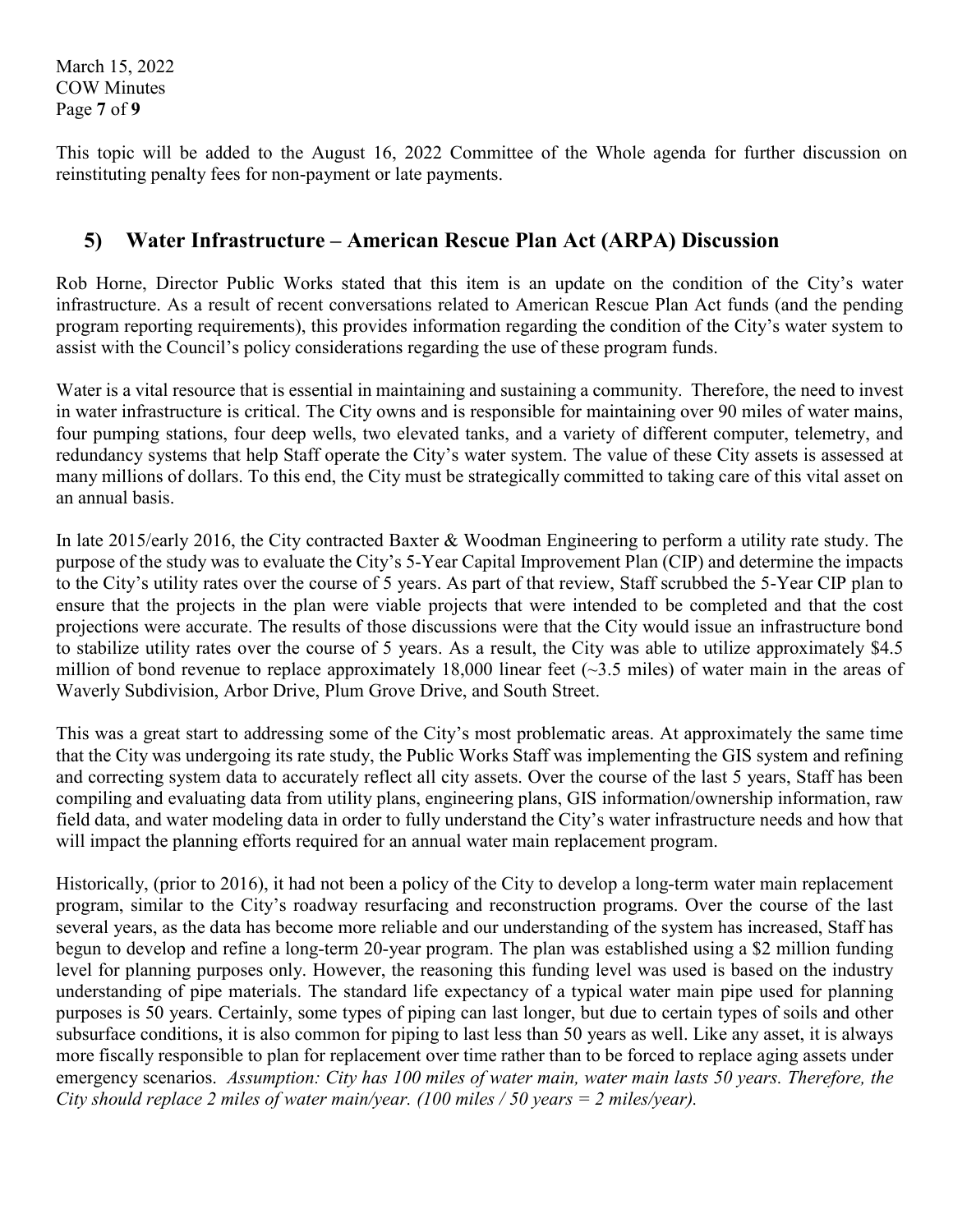March 15, 2022 COW Minutes Page **8** of **9**

As we have continued to refine our asset data in GIS, we have found that the City owns approximately 49 miles of water main that is beyond its useful life (beyond 50 years old). We have determined that this accounts for 57% of the City's underground water infrastructure. An additional critical component to understand when planning water main replacement is pipe material. While the City doesn't have wooden water mains, like in older areas of Chicago, there are areas of the community that are still served by cast iron water mains. This type of material was used in the 1950's and 60's and has proven to fail after its fifty-year lifespan at a concerning rate. This is important in our planning, as the City currently still has 13.5 miles of cast iron water main in our system which equals 16% of the system.

Recently, Staff has been working with GIS Staff to develop tools to assist in capital planning. Coincidentally, the Consortium just released a new tool to help forecast infrastructure costs over time, using actual City system data.

Another important consideration related to the City infrastructure is that as it ages the value of the system decreases and the cost to maintain it increases. Each year the City responds to approximately 25 water system leaks. Generally, a typical water main break costs the City approximately \$7,000/repair. Therefore, on average, the City spends approximately \$175,000/year or \$875,000 over a 5-year span just repairing deteriorated water mains. This cost does not include lost water, which the City is required to pay and is passed on to users.

While the Public Works Department strongly recommends the use of ARPA funds for utility replacements, it is clear that there is a need to inject additional funding into an annual water main replacement program. This will require more funding commitment than can be achieved through a one-time \$3 million investment. However, Staff is hopeful that this information does bring to light the need to be mindful of the condition of the "out of sight – out of mind" underground infrastructure.

To address the City's water infrastructure needs, Staff is developing a plan with a worst replaced first approach. Staff is adjusting plan components to align with other capital projects, age, material, condition, etc.

Staff's research through historical information indicated no record of a consistent funding level for water main replacements, with the exception of the last 6 years. There is record of a significant water main replacement in a subdivision south of Central Road and north of Algonquin, but this project was planned due to corrosive soils and was not part of a larger, consistent annual program. Generally, Staff has determined that over the course of the last 20 years, the funding level for water main replacement has been \$500,000/year or less, when a replacement was performed. Only in the upcoming capital planning and budgeting season is Staff recommending an increase in funding levels for water main replacements. Using ARPA funds to address these initial years of water main replacements can provide the Council time to consider options related to these increased expenses in future years.

Staff is working with representatives from Baxter & Woodman to help develop a long-term funding and replacement program, utilizing data from recent water modeling and the rate study. This information will be presented to the City Council later in the year, as it is developed and refined.

Finally, this information was provided to help the Council understand the water system needs, in advance of reporting requirements for how the City intends to utilize the ARPA funds.

Mayor Gallo added that there are many other sources of funding (including grants) to help with this which he knows Staff is looking into.

City Manager Sabo stated this will come back to City Council with a plan that will get incorporated with the capital planning process as well as budgeting and also come back with a recommendation regarding the ARPA funding.